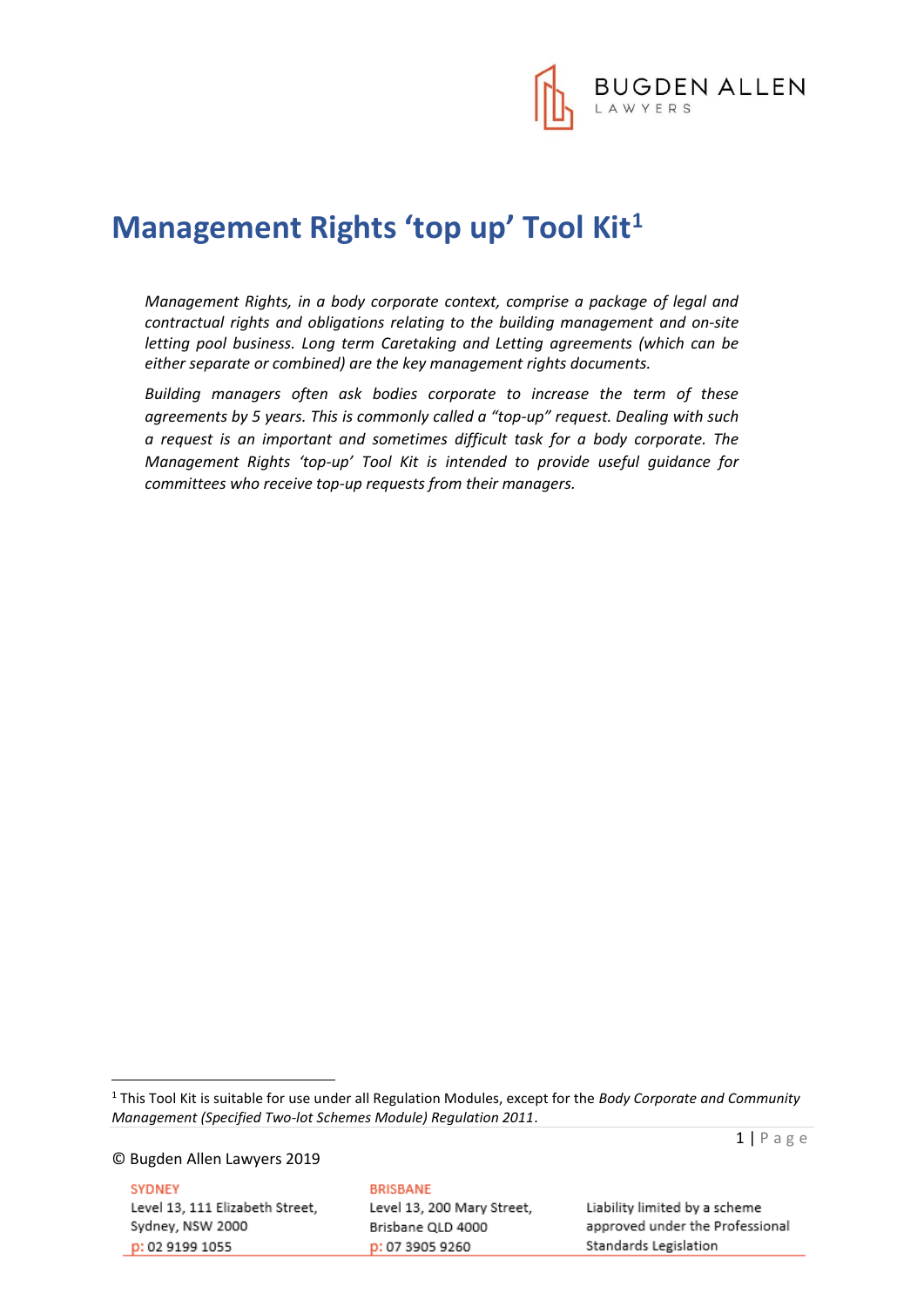

## **1. Management rights**

Management rights are typically a 'package' which comprises:

- $(a)$ a manager's unit;
- $(b)$ rights to occupy common property (including an office and reception area);
- $(c)$ a management and letting agreement (which can be separate agreements or combined in a single agreement); and
- $(d)$ a by-law conferring exclusivity in relation to on-site letting.

The management and letting agreement have a term of 10 or 25 years, depending upon the Regulation Module which applies to the community titles scheme. It provides for the caretaking of the building and the conduct of a letting business within the building by the manager.

## **2. Top-ups**

As the term of the management and letting agreement diminishes, the management rights package becomes less valuable and more difficult to sell, mainly because of the limited availability of finance for shorter term agreements. In those circumstances, managers tend to ask the body corporate to 'top-up' the term of the agreements by 5 years. Managers can ask for such a top-up once every year, but not more frequently.

This Tool Kit is intended to assist bodies corporate to understand the background to the topping-up of management rights agreements and to provide guidance as to how they should deal with top-up requests from managers.

## **3. Top-ups and the "value" proposition**

Managers rarely admit that the top-up to the term of their management rights increases the value of those management rights. Nor do they pay regard to the fact that, at the time they purchased, the purchase price took into account (or should have taken into account) the term then remaining and the fact that a diminishing value asset was being acquired.

Indeed, not so many years ago some managers maintained that top-ups had no effect on the value of their management rights and this was supported by a letter from a prominent management rights marketing agency. Today, the fact that top-ups increase value is clearly illustrated by the practice of some managers offering cash incentives to owners to encourage them to vote in favour of top-up motions. There is a good example in a recent QCAT case where the manager offered letting pool owners free furniture packages for their units if the top-up motion was passed.<sup>2</sup>

1

<sup>2</sup> *BRK Resorts Pty Ltd v Octavian Popescu and Body corporate for Moroccan-View Towers CTS 16282* [2017] QCATA 106.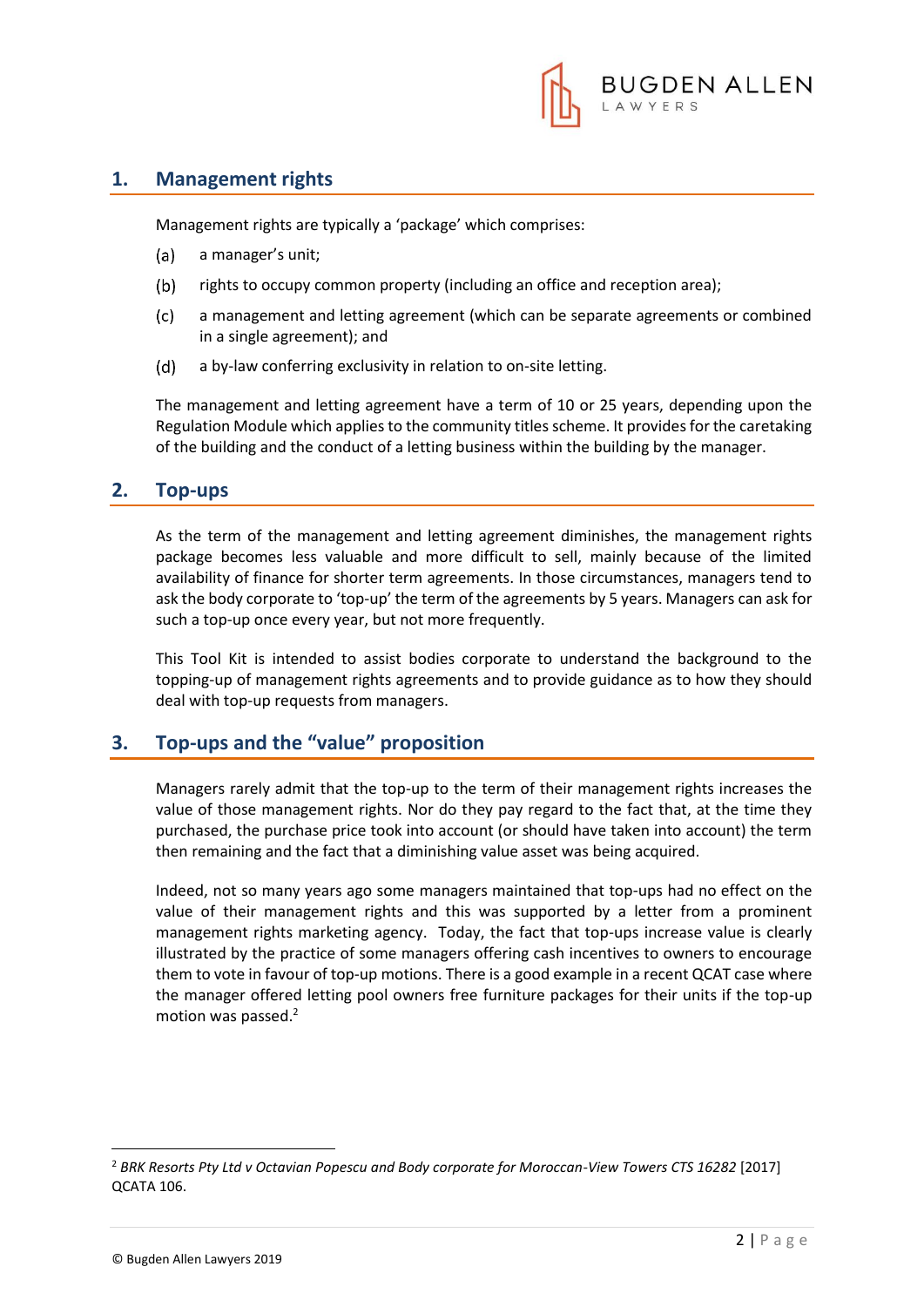

## **4. Manager justification**

Managers sometimes put forward reasons as to why a body corporate should agree to their top-up request. Common reasons include:

- (a) the benefits of having a long-term stable letting business and caretaking service by someone with a personal interest in and good knowledge of the building;
- $(b)$ it is standard industry practice to top-up the term of management rights;
- $(c)$ the bank financing the manager requires the term of the management rights to be topped-up;
- $(d)$ the manager requires the top-up to achieve more favourable terms on their bank financing;
- the management rights are no longer marketable without an increase in the term; and (e)
- $(f)$ the manager has faithfully and diligently served the body corporate and deserves to be given a top-up.

Each of these reasons will be briefly considered.

#### *Long term stability*

The average tenure for managers is a relatively short period (probably around 4 to 5 years), whereas in the 1980's and 1990's average tenure was substantially longer (probably around 10+ years). Also, management rights are frequently sold shortly after a top-up occurs. Therefore, the long-term stability and long-term commitment benefits are arguably not sustainable in this age of frequent "trading" in management rights.

#### *Standard industry practice*

It is correct to say that managers frequently ask for top-ups. It is also correct to say that historically bodies corporate routinely granted them, often without considering the implications of doing so. However, these days bodies corporate are looking more critically at top-up requests and they are frequently being rejected. Therefore, in our opinion, it is misleading to describe the practice as "standard" or "usual" or "routine", without further qualification.

#### *Bank requirement*

Banks certainly encourage top-ups because it improves an important aspect of their security. However, banks do not formally "require" the 'top-up' in the sense of making it a condition of continuation of the loan. Therefore, it is misleading to suggest that banks **require** the top-up to occur. It is more accurate to say that banks 'encourage' top-ups.

#### *Better finance terms*

This may be a reasonable statement. As finance facilities come up for review a bank may offer a more attractive interest rate if the term of the management right is extended. This improves the bank's security and reduces its risk – two factors which may go to the rate of interest being charged. Sometimes banks require higher capital repayments as the length of the term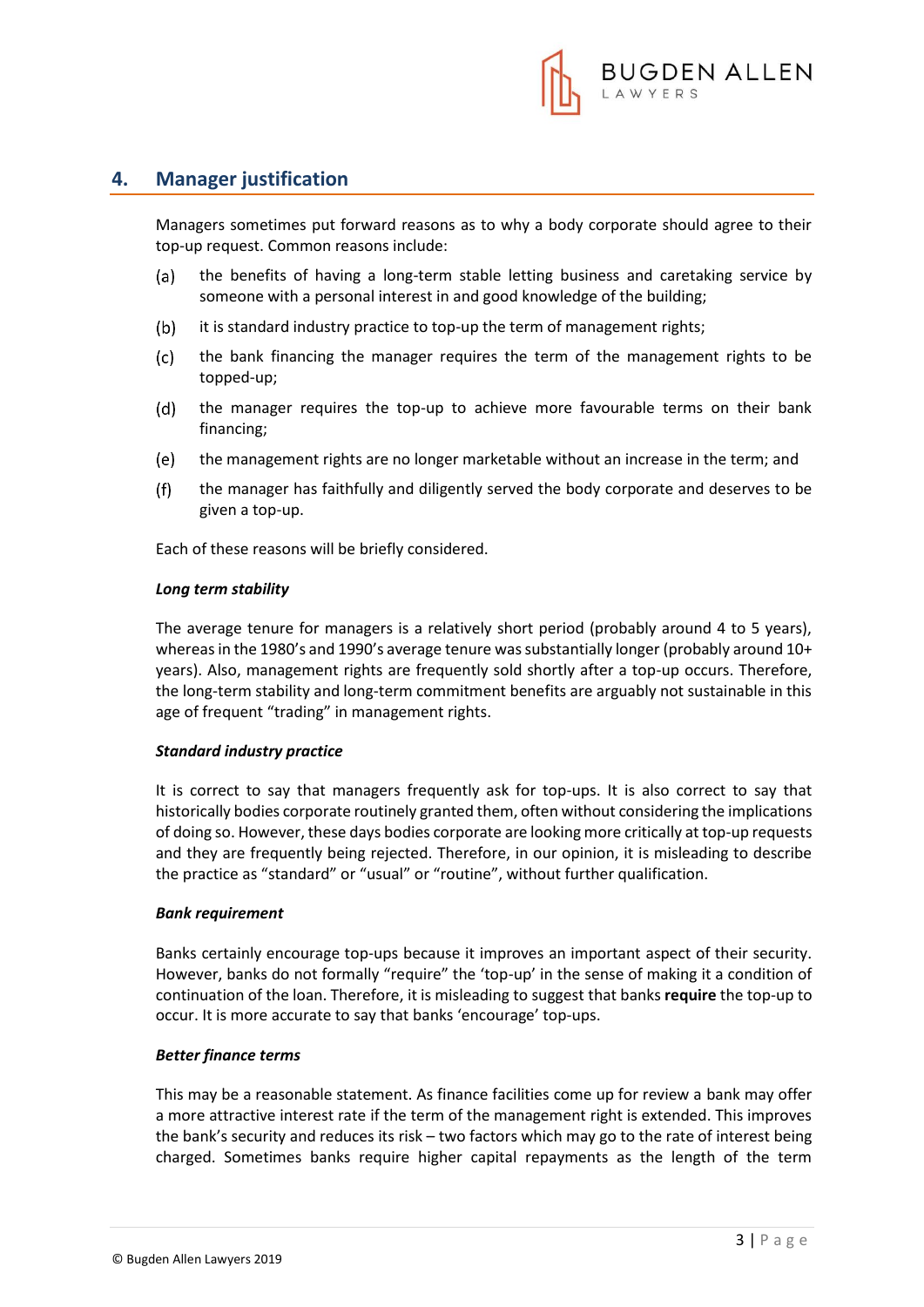

diminishes. Whether these are valid reasons for a body corporate to grant a top-up is another issue.

#### *Marketability issues*

Again, this may be a reasonable statement. However, from our experience an important factor in marketability is the price being asked for the management rights. The shorter the remaining term, the less valuable the management rights. They are a depreciating asset. However, many managers fail to take this into account and are focused more on the price they want to achieve than on the actual value of what they are selling. Again, whether this is a valid reason for a body corporate to grant a top-up is another issue.

#### *Reward for service*

This may or may not be a valid submission, depending upon the circumstances of the particular scheme. However, its validity as a reason for the body corporate granting a generous commercial concession is the key issue for lot owners to consider, particularly having regard to any implications for the body corporate.

## **5. Gallery Vie clauses**

In December 2014 the Queensland Civil and Administrative Tribunal handed down a decision which upheld the right of a body corporate to terminate management rights in circumstances where a manager company went into liquidation after a financier had stepped in and appointed a receiver to the company.<sup>3</sup> This is commonly called the *Gallery Vie case*. Following that decision, it became normal practice for default clauses in management rights agreements to be drafted so as to "plug" what was a clear loophole in the legislation.

It also became common practice for managers, in conjunction with a 'top-up' request, to ask bodies corporate to amend the default clauses in their existing agreements to 'plug' that loophole. The managers are motivated to do this because of the possible difficulty management rights purchasers may have in financing their purchase without the amendment. This is usually referred to as a request to include a "*Gallery Vie clause*". While the request is common it should not be considered a "standard" concession or "standard industry practice".

While the manager's need for this amendment is legitimate, there is still the question whether it is in the interests of the body corporate to agree to include them. By including the clause, the body corporate is depriving itself of a possible future opportunity to deal with a non-performing manager who will most likely be different from the current manager. In addition, there are serious implications for a body corporate if a liquidator is appointed to their corporate manager and they do not have the ability to terminate the agreement. Liquidation is a normal terminable event in any commercial agreement and it is arguable that management rights agreements should not be an exception. Owners should be given the opportunity to consider this outcome and its full implications.

1

<sup>3</sup> *Vie Management Pty Ltd (Receivers and Managers Appointed) (In Liquidation) v Body Corporate for Gallery Vie CTS 37760* [2015] QCAT 164.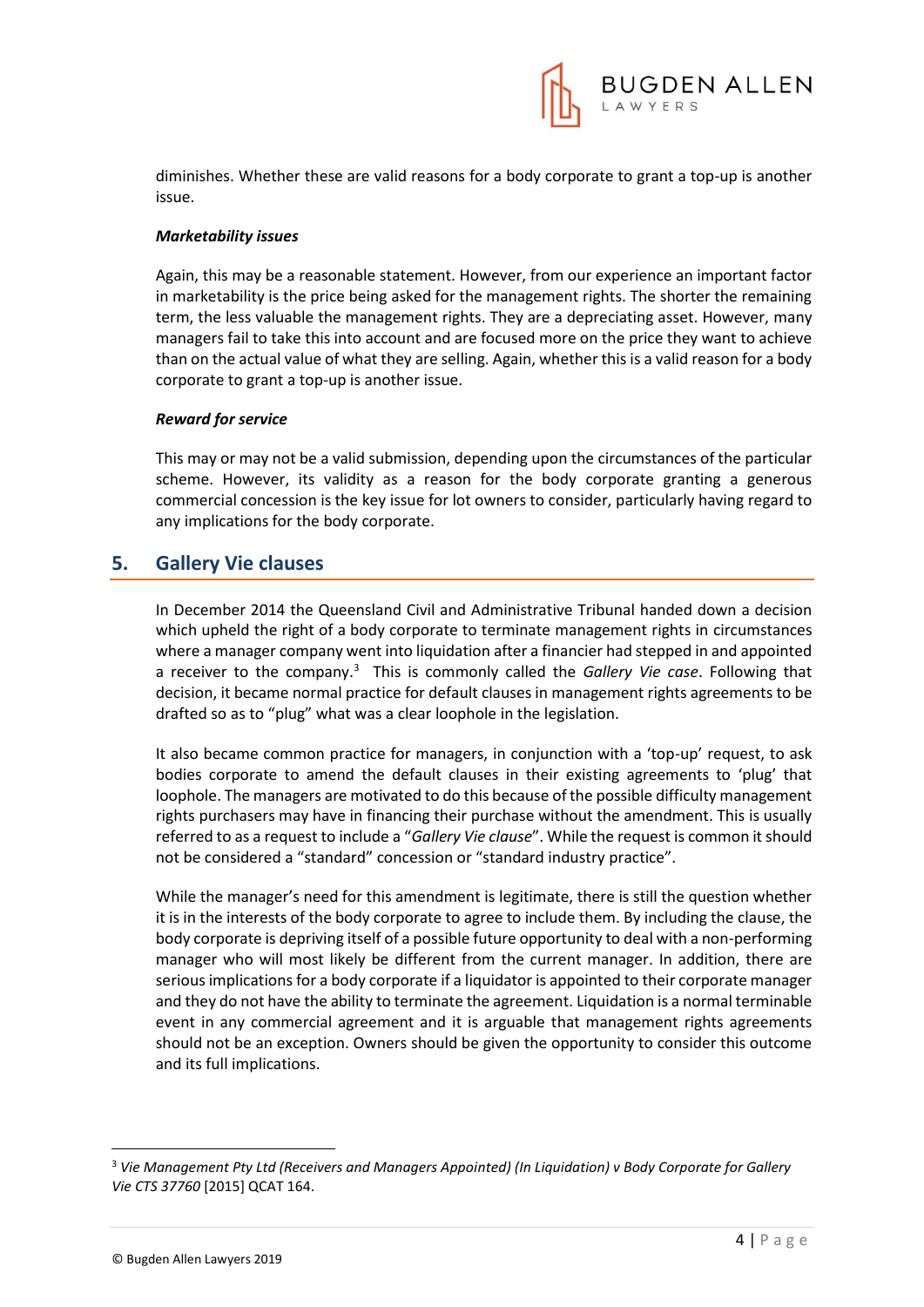

## **6. Issues for a body corporate to consider**

A body corporate committee and lot owners generally will need to consider a range of issues relevant to the desirability or otherwise of granting the top-up. The issues may vary from scheme to scheme, but the following are some of the issues which commonly arise:

- $(a)$ the age of the agreement (older agreements often fail to meet the current requirements of the scheme or they conflict with existing legislation);
- $(b)$ whether the "chain of title" to the management rights is cumbersome;
- $(c)$ whether the duties are still appropriate for the needs of the building now and into the future;
- $(d)$ whether there are any onerous provisions in the agreement;
- (e) the future commitments of the manager; and
- $(f)$ whether the body corporate would be acting unreasonably if it refused the manager's proposed motion.

Each of these issues will be briefly considered.

#### *Age of the agreements*

Agreements age as their terms diminish. However, some agreements which have been toppedup multiple times were drafted up to 20 years ago but still have another 15 or 20 years to run. Generally speaking, the older the agreement, the greater the likelihood that it:

- $(a)$ does not fit the current requirements of the building;
- $(b)$ contains provisions which are now outdated (often because of changes to the legislation); and
- contain an outdated annual fee (too high or too low).  $(c)$

#### *The 'chain of title'*

Every time management rights are sold, a Deed of Assignment is entered by the outgoing manager, the incoming manager and the body corporate (as well as guarantors in the case of an incoming corporate manager). In addition, every time a top-up occurs a Deed is entered by the body corporate. In these days of active "trading" in management rights and regular toppingup of terms of agreements it is not uncommon for the chain of title to comprise 5 or more Deeds to evidence ownership of the current manager. Some we have dealt with have had up to 10 Deeds. The greater the number of Deeds the greater the risk of technical deficiencies in the chain of title and/or interpretative issues in relation to the agreement itself. To continue to perpetuate the chain of title may be undesirable from the body corporate's perspective.

At the same time as an assignment or top-up of the management rights, the chain of title should be examined to determine whether it suffers from any technical deficiencies. Such deficiencies are best dealt with at that time, rather than allowing them to continue undetected.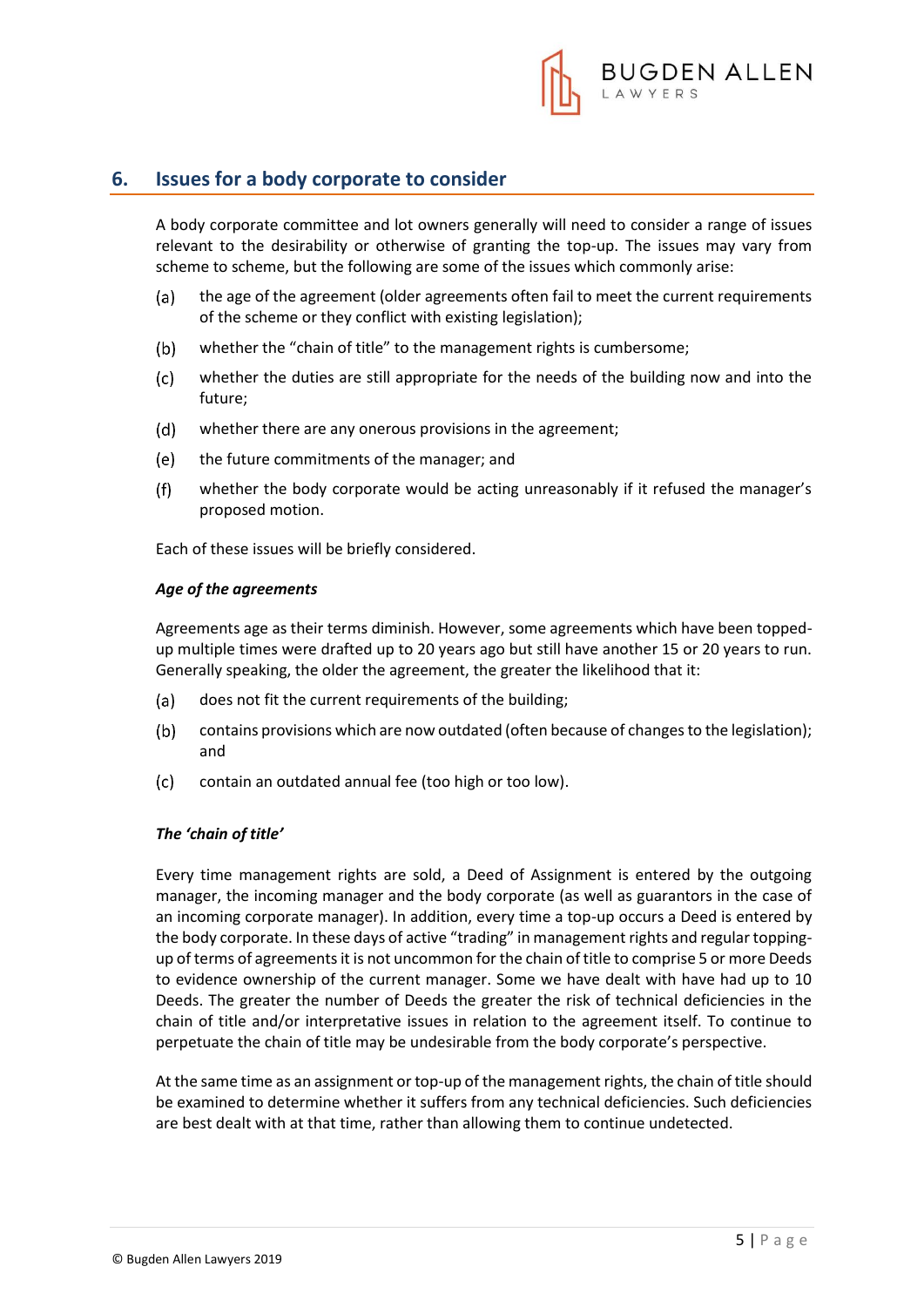

#### *Appropriateness of the duties*

As buildings and their surroundings age and as body corporate legislation is updated, the caretaking duties can become inappropriate for the current needs of the building. The older the agreement, the greater the risk of this occurring. In these circumstances, it may therefore be unwise to extend the life of the agreement.

#### *Onerous terms*

A review of the agreement may reveal that one or more of its provisions may be onerous. A common example is a clause providing for an annual review of the Manager's remuneration based on CPI or 3% (sometimes even as high as 5%), whichever is the greater. Such a provision is uncommercial and will usually result in the annual fee becoming too high for the value of the duties being provided. If the agreement contains onerous provisions it may therefore be inappropriate to extend the agreement and prolong the life of the onerous provisions.

#### *Manager's commitment*

It may be appropriate for the body corporate to seek advice from the manager as to their future commitment to the building. Are they planning to stay or do they intend to sell soon? Sometimes it may even be appropriate to consider imposing a condition to the top-up requiring the manager to stay for a set period before the 'top-up' takes effect (subject to what we say later).

#### *Acting reasonably*

Section 94(2) of the *Body Corporate and Community Management Act 1997* ("**Act**") requires the body corporate to act reasonably in exercising its functions. This requires the body corporate to act reasonably when deciding whether to pass a top-up motion. The test to be applied in determining whether the body corporate acted reasonably is whether the body corporate took into account all relevant factors and achieved a reasonable balance of the competing interests affected by the proposal.<sup>4</sup> The Act does not put the body corporate under any obligation to assist the manager in achieving its own commercial interests, let alone to achieving them to the detriment of the body corporate itself.

## **7. A difficult decision for owners**

Clearly from what has been said above, the decision whether to grant a 'top-up' can be a difficult one. A body corporate committee should ensure that a proper analysis is undertaken to identify and assess any issues, including legal issues, of relevance and then place the results of that analysis before the general meeting which must decide whether to grant the 'top-up'. The lot owners can then weigh up all the relevant factors and achieve a reasonable balance of the competing interests of the body corporate and the manager before deciding how to exercise

1

<sup>4</sup> *Waters v. Public Transport Corporation* (1991) 173 CLR 349 and *Ainsworth and Ors v. Albrecht and Anor* [2016] HCA 40.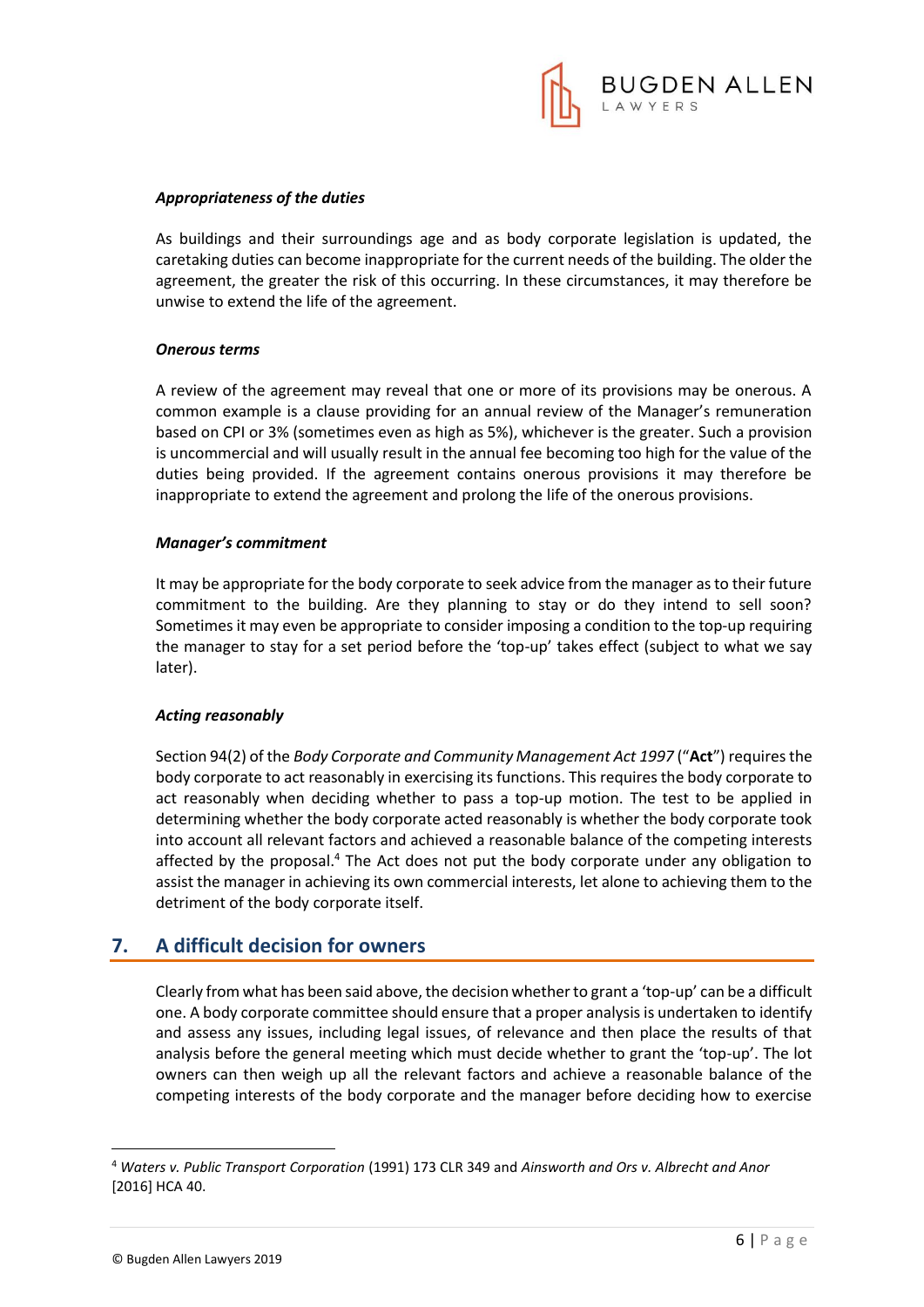

their vote. It is only in this way that the body corporate can discharge its duty under section 94(2) of the Act to "*act reasonably*" in deciding the motion.

## **8. Prohibition on body corporate obtaining a benefit**

In a normal commercial situation, if one party to a contract requests an extension of time or material change to the contract, this creates an opportunity for the other party to seek to improve their position under the contract in some way. For example, "yes, *we will increase the term by 5 years if you agree to add the lawn mowing to your list of duties*". In the case of management rights agreements this is generally very difficult, with the result that any concession granted to a manager will often be 'one-sided', as unfair as that may be.

The reason can be found in section 113(1) of the Act, which provides:

"*The body corporate for a community titles scheme must not seek or accept the payment of an amount, or the conferral of a benefit, for –*

- *(a) …..*
- *(c) extending the term of –*
	- *(i) an engagement of a person as a service contractor for the scheme; or*
	- *(ii) an authorisation of a person as a letting agent for the scheme*."

To reinforce this provision, section 113(3) of the Act provides for the manager to recover from the body corporate the amount paid, or the value of the benefit gained. This restriction on 'negotiating' with the manager is, in itself, one of the matters which may be taken into account by committees and lot owners in deciding how to respond to 'top-up' requests.

If a body corporate wishes to change the terms of the management and letting agreement as part of a top-up process it will need expert legal guidance as to what can be achieved within the limits of the above restrictions.

## **9. Guidance for committees**

Committee members should:

- $(a)$ approach top-up requests cautiously;
- $(b)$ make formal enquiries of the manager as to their future intentions;
- $(c)$ obtain competent advice on relevant legal and commercial issues; and
- $(d)$ make that advice, along with all other relevant information available to lot owners as part of the process of considering the merits of the top-up motion.

Consideration should be given to obtaining the following advice –

- Legal advice (looking at the legal issues identified above in the context of the actual agreements)
- Financial advice (assessing the long-term financial implications of the extension and the 'value for money' proposition when compared to using market based services from independent contractors)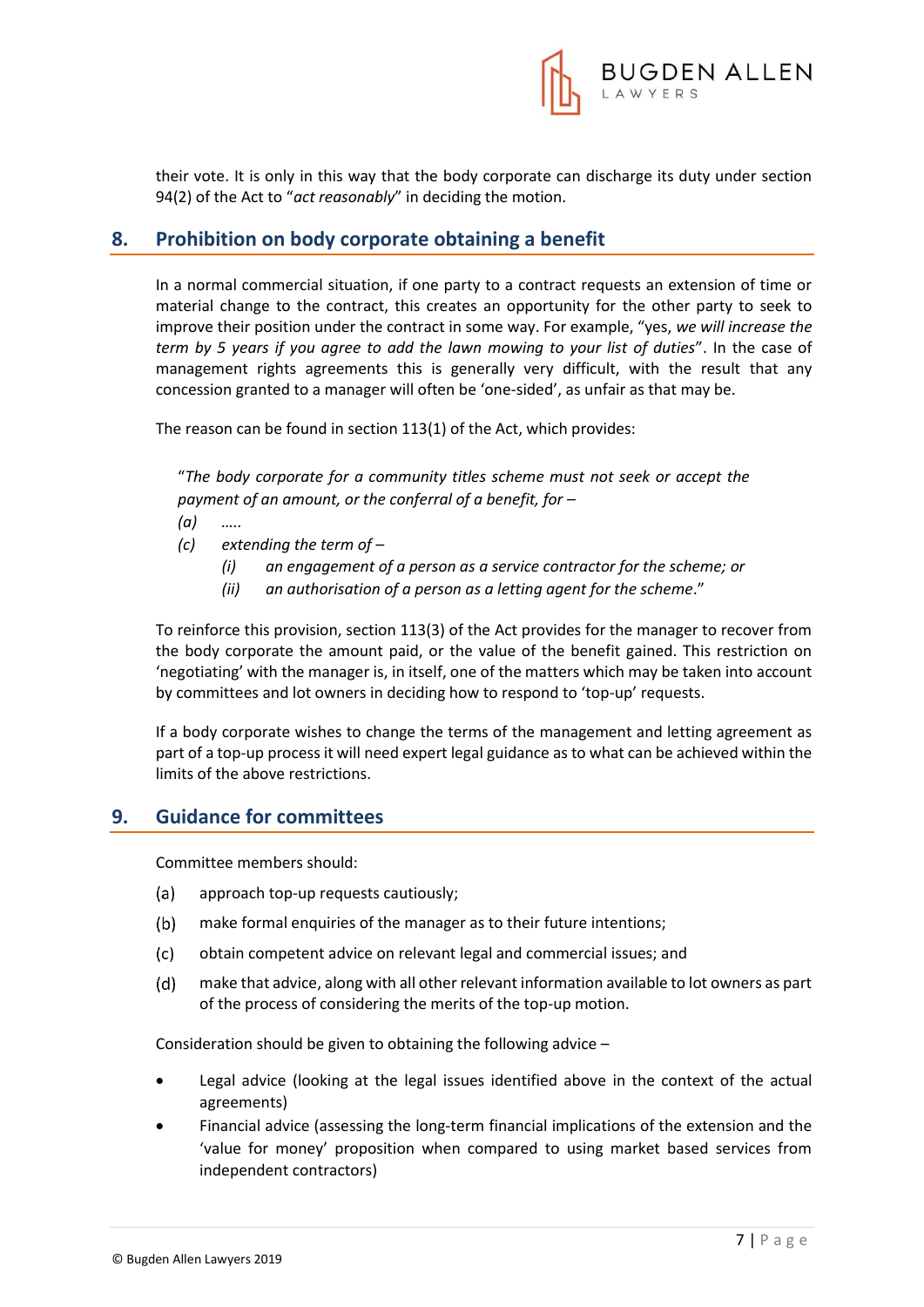

- Performance review (assessing the standard of caretaking and letting services being provided)
- Duties review (to determine whether the current duties are still appropriate and the implications of entrenching them longer term)

If the body corporate decides to make enquires about the manager's future intentions, those enquires need to be carefully framed. The pro-forma letter of enquiry in **Form A** can be used.

There are good reasons for the above approach. A Committee's duties can generally be described as analogous to the common law duties of the board of a company. This follows a similar analogy drawn in relation to the respective duties of individual committee and board members.<sup>5</sup>

At common law, directors must fully disclose to shareholders information in their possession which is material for the shareholders to decide whether to attend a meeting, and if so, to understand and form a judgment on an item of business.<sup>6</sup> This includes material commercial information which is known to or accessible to directors.<sup>7</sup> This is aligned to the principle that directors must act fairly towards shareholders in relation to notices of meetings.<sup>8</sup> The common law duty extends to directors obtaining and providing information reasonably required by shareholders to enable them to make an informed decision.

Members of a body corporate committee should assume that the above rules apply equally to them when dealing with top-up or Gallery Vie requests from managers.

## **10. Check-list**

**Form B** is a Check List that can be used by committees to ensure that they correctly approach a top-up request from their Scheme's manager.

### **11. Instructing a lawyer**

If a lawyer or other professional is to be retained to advise the body corporate, that action should be properly authorised at a meeting of the committee or by vote outside committee. The motion in **Form C** is recommended for that purpose.

Copies of the following materials will usually be briefed to the lawyer or other professional:

- $(a)$ community management statement;
- $(b)$ management and letting agreement(s);
- $(c)$ all assignment and variation Deeds;
- $(d)$ request from manager for top-up, including materials in support (e.g. resolution, draft Deed, etc.);

**.** 

<sup>&</sup>lt;sup>5</sup> Re Steel and Others and the Conveyancing (Strata Titles) Act, 1961 (1968) 88 W.N.Pt.1 pg 467.

<sup>6</sup> *Westchester Financial Services Pty Ltd v Acclaim Exploration NL* (1999) 32 ACSR 499; [1999] WASC 87.

<sup>7</sup> *ENT Pty Ltd v Sunraysia Television Ltd* (2007) 61 ACSR 626; [2007] NSWSC 270.

<sup>8</sup> *Devereaux Holdings Pty Ltd v Pelsart Resources NL (No 2)* (1985) 9 ACLR 956; 4 ACLC 12; *Chequepoint Securities Ltd v Claremont Petroleum NL* (1968) 11 ACLR 94 at 96.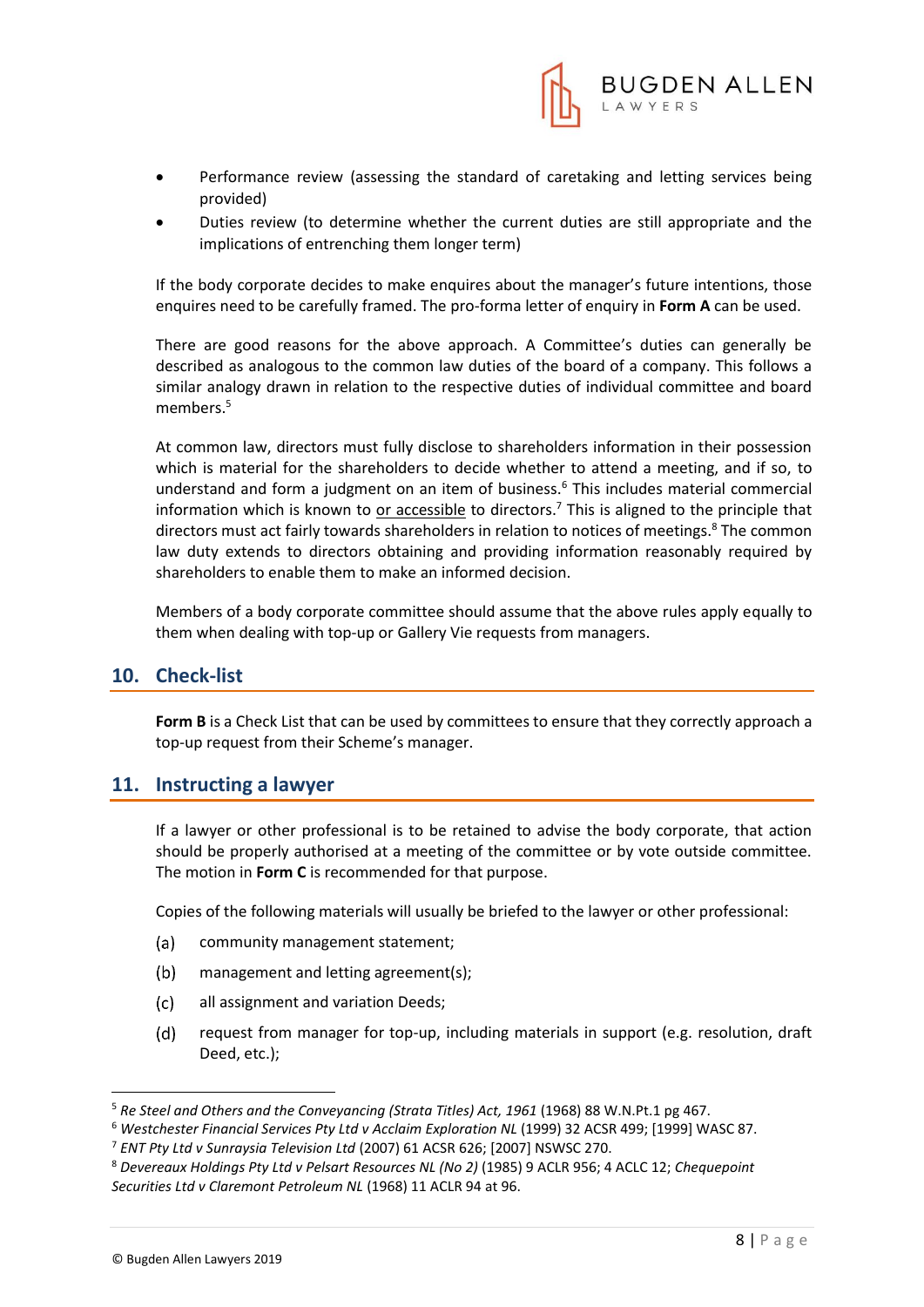

- $(e)$ information regarding current duties and their appropriateness; and
- $(f)$ information about the 'value for money' of the current arrangements (e.g. is the annual fee out of sync with the duties it covers?).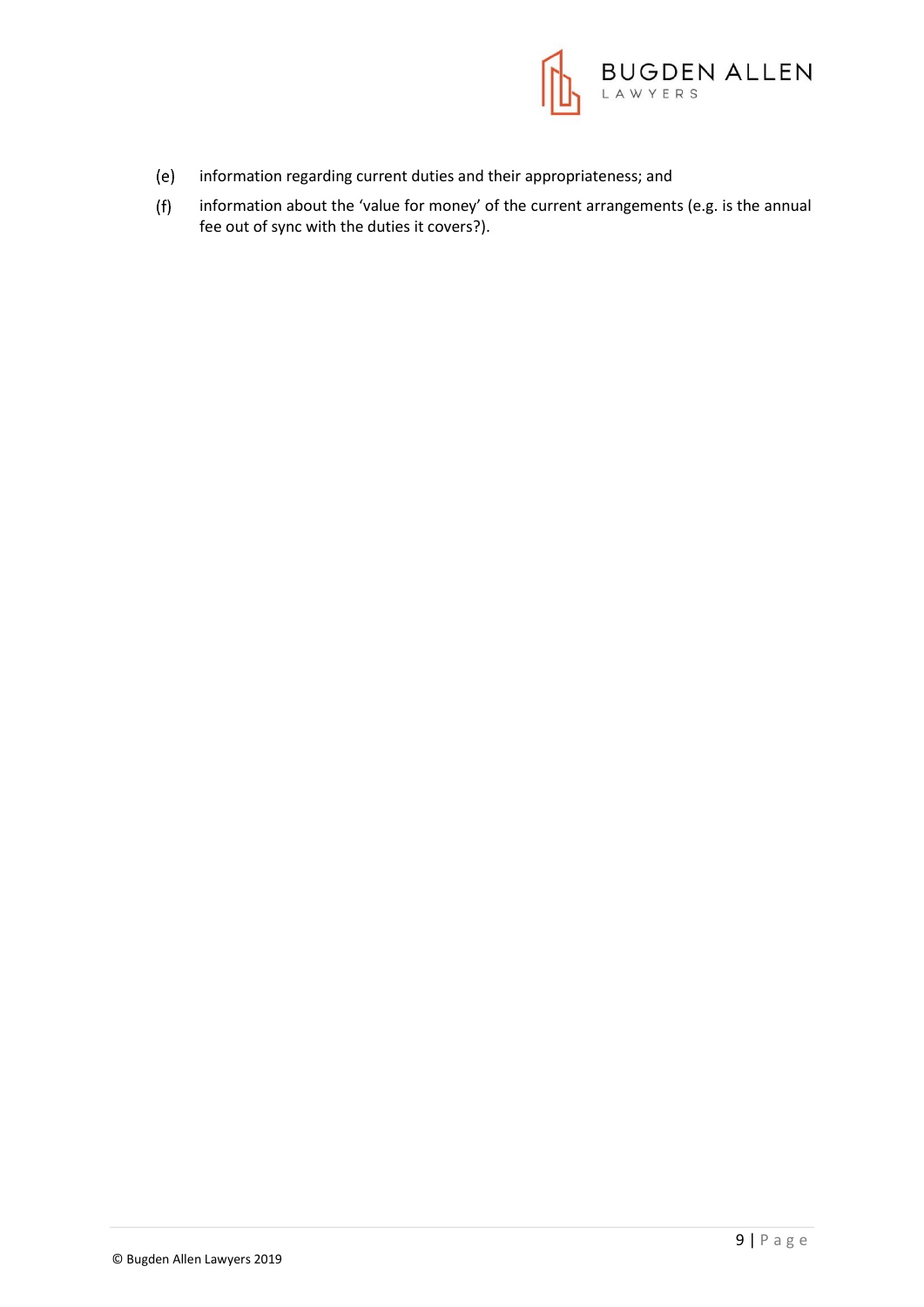

## **Form A**

## **Pro-forma letter of enquiry**

[Date]

[Addressee]

Dear [Salutation],

#### **Request for top-up of management rights**

We refer to your request for general meeting approval to the topping-up of the term of your management rights by 5 years.

The committee is in the process of compiling all relevant information with the intention of providing it to unit owners to assist them in making their decision on the proposed top-up. The committee would like to include with that information your answers to the following questions:

- 1. Do you intend to, or is it likely that you will, sell the management rights anytime within the next 2 years?
- 2. Do you intend to offer any incentive to unit owners to encourage them to vote in favour of the top-up motion? If so –
	- (a) will you make that offer to all owners or just to a portion of the owners (such as the owners who are in the letting pool); and
	- (b) what are the proposed terms of that offer?
- 3. What is your main reason for wanting the top-up?
- 4. If your main reason is financially related are you prepared to make relevant figures available to the committee or its consultant to assess the merits of that main reason?
- 5. Are you prepared to commit to pay the body corporate's legal, administrative and general meeting costs associated with its consideration of the top-up motion irrespective of the outcome?

Your early response to those questions would be appreciated.

Yours faithfully,

…………………………………………..

[*Name*]

**Secretary** Body corporate for [Name] CTS [Number]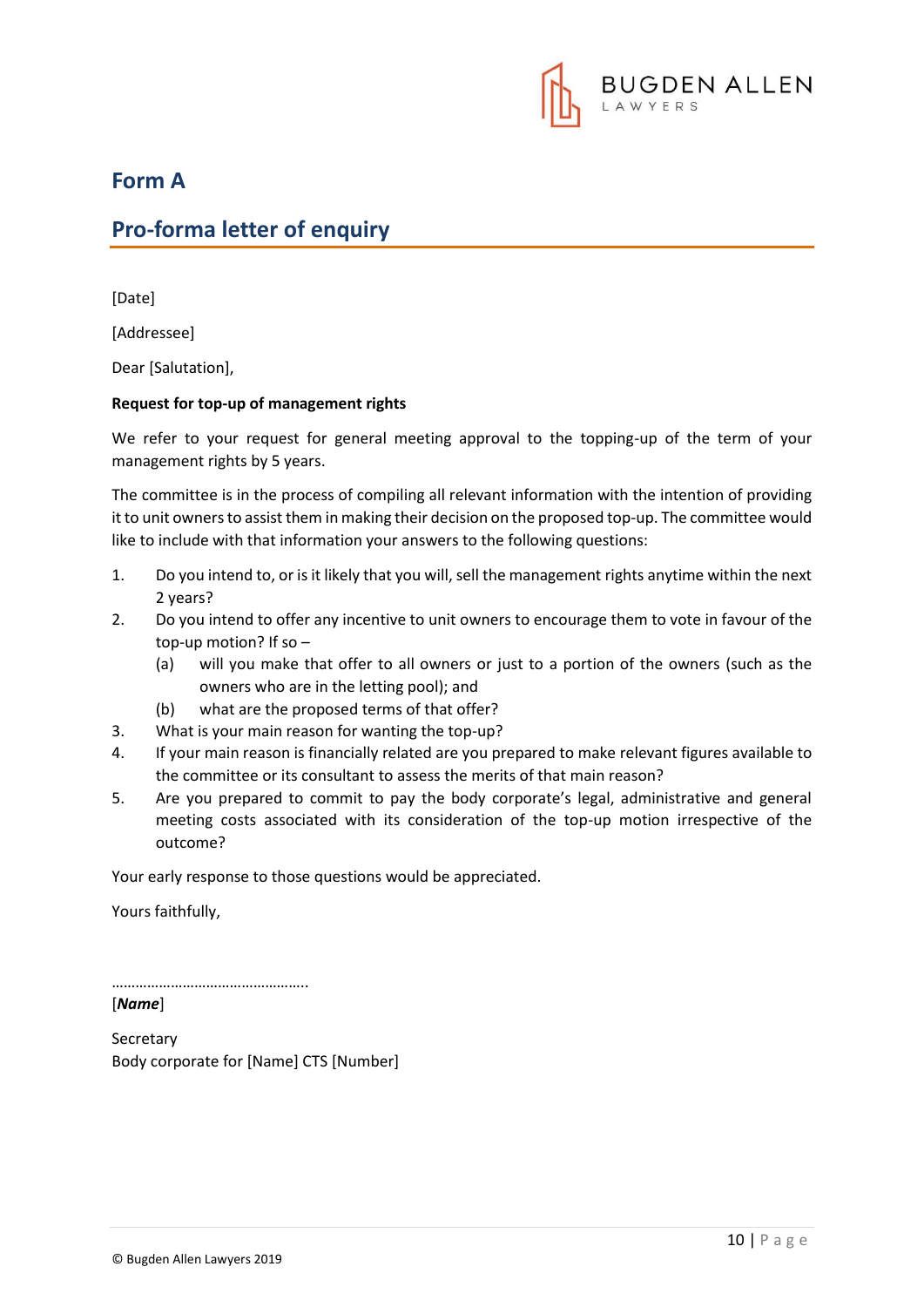

## **Form B**

## **Checklist**

| <b>Item</b>    | Task                                                    | <b>Comments</b> |
|----------------|---------------------------------------------------------|-----------------|
|                |                                                         |                 |
| 1              | Receive and acknowledge top-up request                  |                 |
| $\overline{2}$ | Letter in response to manager (Form A)                  |                 |
| 3              | Resolution or VOC to appoint lawyer                     |                 |
| 4              | Compile documents and appoint lawyer (Form C)           |                 |
| 5              | Consider need for financial analysis and advice         |                 |
| 6              | Consider need for facilities management assessment      |                 |
| 7              | Compile all information and hold committee meeting      |                 |
| 8              | Committee chooses support, opposition or neutrality     |                 |
| 9              | Committee circular to Owners with supporting material   |                 |
| 10             | General meeting held and decision made by secret ballot |                 |
|                | without the use of proxies                              |                 |